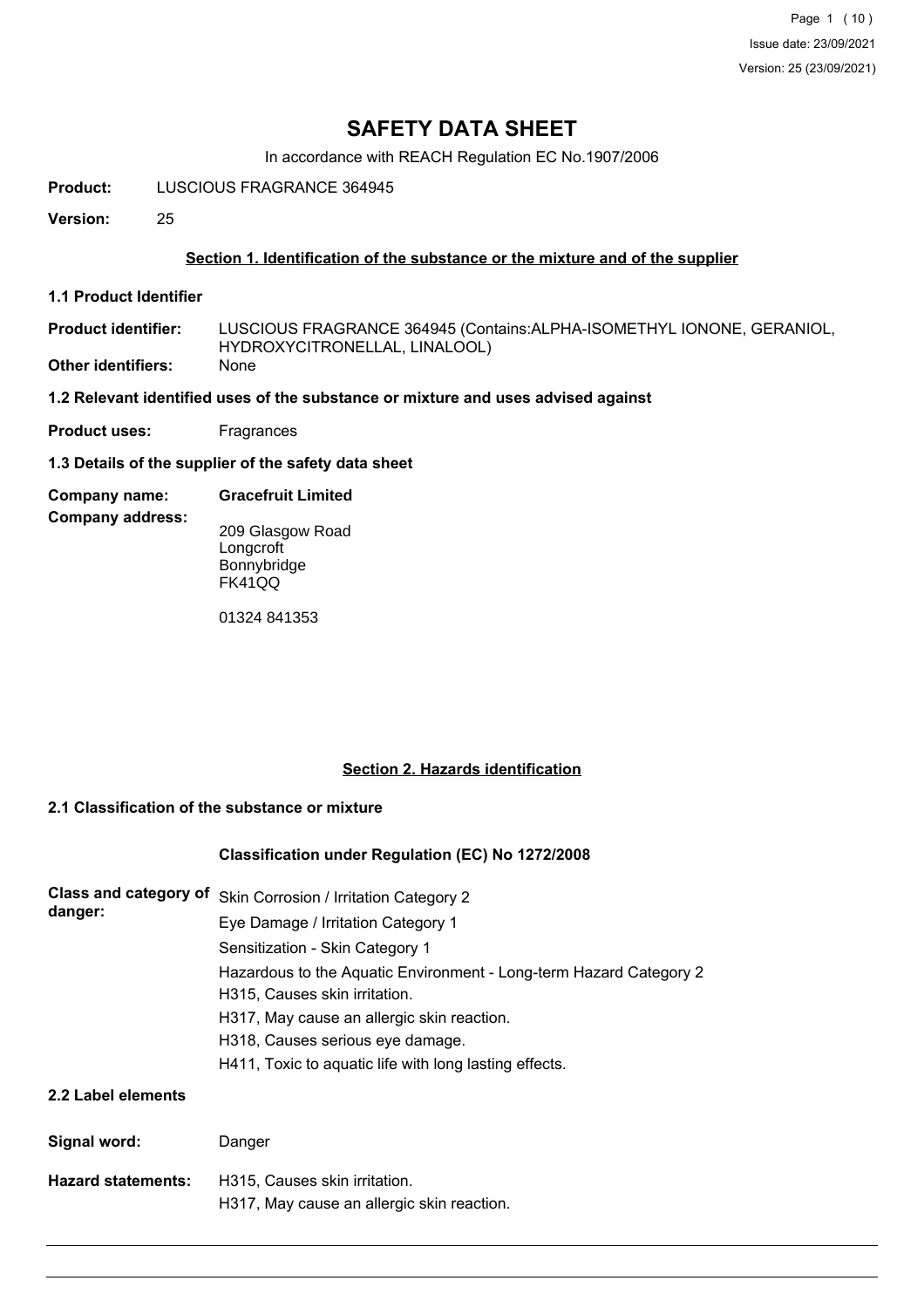Page 2 (10) Issue date: 23/09/2021 Version: 25 (23/09/2021)

# **SAFETY DATA SHEET**

In accordance with REACH Regulation EC No.1907/2006

| <b>Product:</b>              | LUSCIOUS FRAGRANCE 364945                                                                                                                                                                                                                                                                                                                                                                                                                                                                                                                                                                                                                                                                                                                                                                                                                                                    |  |  |  |  |
|------------------------------|------------------------------------------------------------------------------------------------------------------------------------------------------------------------------------------------------------------------------------------------------------------------------------------------------------------------------------------------------------------------------------------------------------------------------------------------------------------------------------------------------------------------------------------------------------------------------------------------------------------------------------------------------------------------------------------------------------------------------------------------------------------------------------------------------------------------------------------------------------------------------|--|--|--|--|
| Version:                     | 25                                                                                                                                                                                                                                                                                                                                                                                                                                                                                                                                                                                                                                                                                                                                                                                                                                                                           |  |  |  |  |
|                              | H318, Causes serious eye damage.<br>H411, Toxic to aquatic life with long lasting effects.                                                                                                                                                                                                                                                                                                                                                                                                                                                                                                                                                                                                                                                                                                                                                                                   |  |  |  |  |
| Supplemental<br>Information: | EUH208, Contains (1S,5S)-6,6-DIMETHYL-2-METHYLIDENEBICYCLO[3.1.1]HEPTANE, (E)<br>-1-(2,6,6-TRIMETHYL-1,3-CYCLOHEXADIEN-1-YL)-2-BUTEN-1-ONE, 2,4-DIMETHYL-3-<br>CYCLOHEXENE CARBOXALDEHYDE, CYCLAMEN ALDEHYDE, DELTA-DAMASCONE,<br>DIMETHYL HEPTENAL, HEXYL SALICYLATE, METHYL 2-OCTYNOATE. May produce an<br>allergic reaction.                                                                                                                                                                                                                                                                                                                                                                                                                                                                                                                                              |  |  |  |  |
| Precautionary<br>statements: | P261, Avoid breathing vapour or dust.<br>P264, Wash hands and other contacted skin thoroughly after handling.<br>P272, Contaminated work clothing should not be allowed out of the workplace.<br>P273, Avoid release to the environment.<br>P280, Wear protective gloves/eye protection/face protection.<br>P302/352, IF ON SKIN: Wash with plenty of soap and water.<br>P305/351/338, IF IN EYES: Rinse cautiously with water for several minutes. Remove contact<br>lenses, if present and easy to do. Continue rinsing.<br>P310, Immediately call a POISON CENTER or doctor/physician.<br>P333/313, If skin irritation or rash occurs: Get medical advice/attention.<br>P362, Take off contaminated clothing and wash before reuse.<br>P391, Collect spillage.<br>P501, Dispose of contents/container to approved disposal site, in accordance with local<br>regulations. |  |  |  |  |
| Pictograms:                  |                                                                                                                                                                                                                                                                                                                                                                                                                                                                                                                                                                                                                                                                                                                                                                                                                                                                              |  |  |  |  |

**Other hazards:** Hydrocarbon Concentration %: 0.316%

## **Section 3. Composition / information on ingredients**

## **3.2 Mixtures**

### **Contains:**

| <b>Name</b>                                                                    | <b>CAS</b> | <b>EC</b> | <b>REACH Registration</b><br>No. | $\frac{0}{0}$ | <b>Classification for</b><br>(CLP) 1272/2008 |
|--------------------------------------------------------------------------------|------------|-----------|----------------------------------|---------------|----------------------------------------------|
| 4-METHYL-3-DECEN-5- 81782-77-6<br>IOL                                          |            | 279-815-0 | 01-2119983528-21-xxxx            | $5 - 10%$     | EH A1-EH C2; H400-<br>H411.-                 |
| <b>TETRAHYDRO-</b><br><b>IMETHYL-</b><br>(METHYLPROPYL)-<br><b>IPYRAN-4-OL</b> | 63500-71-0 | 405-040-6 | 01-0000015458-64-xxxx            | $5 - 10%$     | EDI 2; H319,-                                |
| <b>LINALOOL</b>                                                                | 178-70-6   | 201-134-4 | 01-2119474016-42-xxxx            | $5 - 10%$     | <b>SCI 2-SS 1B:H315-</b><br>IH317.-          |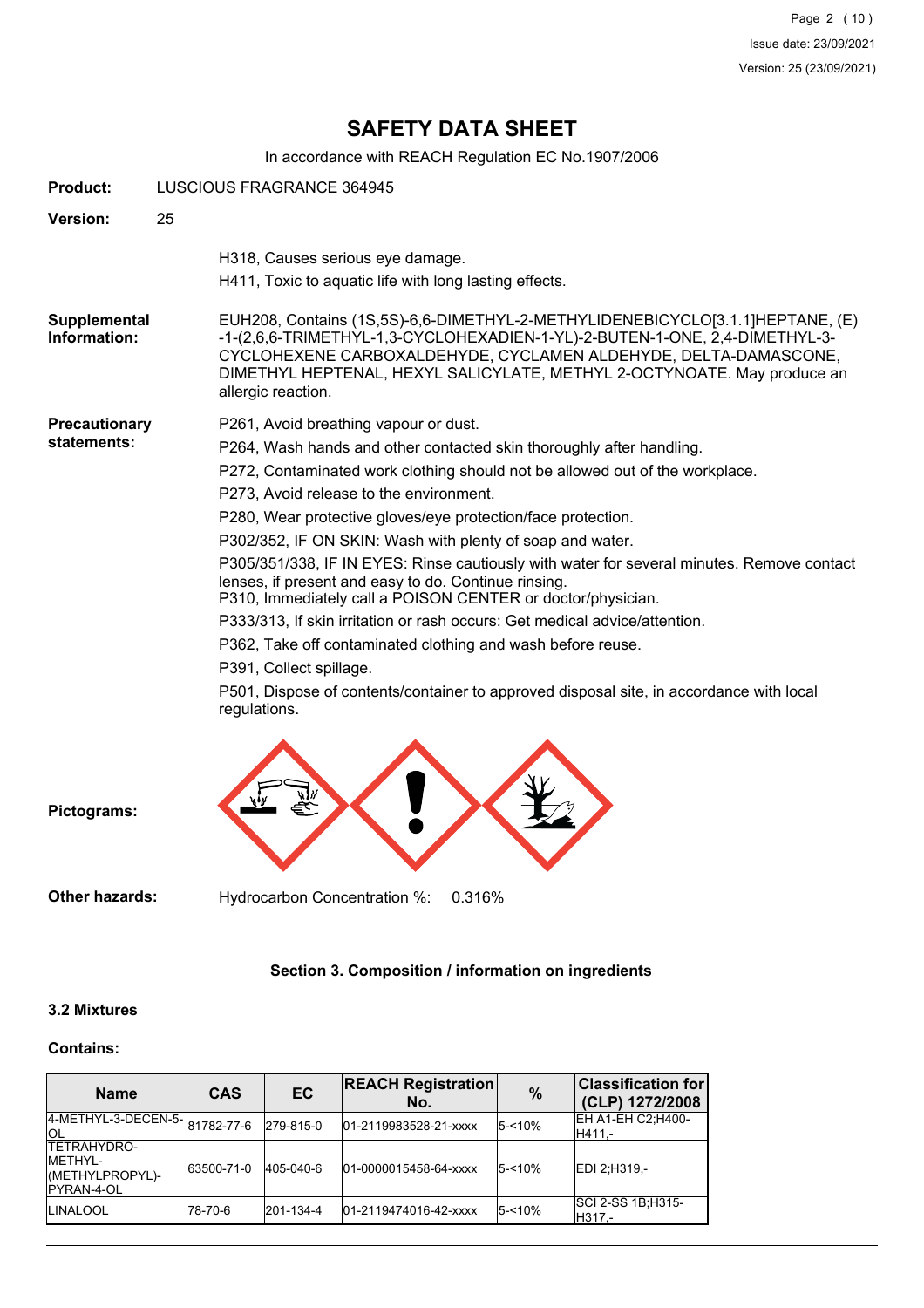Page 3 (10) Issue date: 23/09/2021 Version: 25 (23/09/2021)

# **SAFETY DATA SHEET**

In accordance with REACH Regulation EC No.1907/2006

### **Product:** LUSCIOUS FRAGRANCE 364945

#### **Version:** 25

| GERANIOL                                                                                                         | 106-24-1                  | 203-377-1                             | 01-2119552430-49-xxxx | 5-<10%      | <b>SCI 2-EDI 1-SS 1B:</b><br>H315-H317-H318,-                           |
|------------------------------------------------------------------------------------------------------------------|---------------------------|---------------------------------------|-----------------------|-------------|-------------------------------------------------------------------------|
| ALPHA-ISOMETHYL<br><b>I</b> IONONE                                                                               | 127-51-5                  | 204-846-3                             |                       | $1 - 5%$    | SS 1B-EH C2:H317-<br>H411.-                                             |
| <b>HYDROXYCITRONELL</b><br>AL.                                                                                   | 107-75-5                  | 203-518-7                             |                       | $1 - 5%$    | EDI 2-SS 1B:H317-<br>H319.-                                             |
| IHEXYL SALICYLATE                                                                                                | 6259-76-3                 | 228-408-6                             | 01-2119638275-36-xxxx | $1 - 5%$    | SCI 2-SS 1-EH A1-EH<br>C1;H315-H317-H410,-                              |
| METHYL ALPHA-<br><b>IONONE ISOMERS</b>                                                                           | 1335-46-2                 | 215-635-0                             |                       | $1 - 5%$    | SCI 2-EH C2; H315-<br>H411.-                                            |
| 2.6-DIMETHYL-7-<br><b>I</b> OCTEN-2-OL                                                                           | 18479-58-8                | 242-362-4                             |                       | $1 - 5%$    | SCI 2-EDI 2; H315-<br>H319.-                                            |
| PHENETHYL<br>ALCOHOL                                                                                             | 60-12-8                   | 200-456-2                             | 01-2119963921-31-xxxx | $1 - 5%$    | ATO 4-EDI 2; H302-<br>H319.-                                            |
| <b>I</b> DIMETHYL HEPTENAL                                                                                       | 106-72-9                  | 203-427-2                             |                       | $0.1 - 1\%$ | SS 1B; H317,-                                                           |
| <b>REACTION MASS OF</b><br>ALLYL (2-<br>METHYLBUTOXY)<br>ACETATE & ALLYL (3-<br>METHOXYBUTOXY)<br><b>ACETATE</b> | 67634-00-8,<br>67634-01-9 | 916-328-0,<br>266-804-0,<br>916-328-0 |                       | $0.1 - 1\%$ | ATO 4-ATD 4-STO-RE<br>2-EH A1;H302-H312-<br>H373-H400.-                 |
| 2,4-DIMETHYL-3-<br><b>ICYCLOHEXENE</b><br><b>CARBOXALDEHYDE</b>                                                  | 68039-49-6                | 268-264-1                             |                       | $0.1 - 1%$  | SCI 2-SS 1B-EH C2:<br>H315-H317-H411.-                                  |
| (1S,5S)-6,6-DIMETHYL-<br>l2-<br><b>IMETHYLIDENEBICYCL</b><br>O[3.1.1]HEPTANE                                     | 18172-67-3                | 242-060-2                             |                       | $0.1 - 1%$  | FL 3-SCI 2-SS 1B-AH<br>1-EH A1-EH C1;H226-<br>H304-H315-H317-<br>H410,- |
| ALLYL<br>CYCLOHEXYLOXYACE 68901-15-5<br><b>TATE</b>                                                              |                           | 272-657-3                             |                       | $0.1 - 1\%$ | ATO 4-EH A1-EH C1:<br>H302-H410,-                                       |
| <b>IDELTA-DAMASCONE</b>                                                                                          | 57378-68-4                | 260-709-8                             |                       | $0.1 - 1\%$ | ATO 4-SCI 2-SS 1A-<br>EH A1-EH C1;H302-<br>H315-H317-H410.-             |
| <b>CYCLAMEN</b><br>ALDEHYDE                                                                                      | 103-95-7                  | 203-161-7                             | 01-2119970582-32-xxxx | $0.1 - 1\%$ | SCI 2-SS 1B-EH C3:<br>H315-H317-H412,-                                  |
| <b>METHYL</b><br><b>BENZODIOXEPINONE</b>                                                                         | 28940-11-6                | 249-320-4                             |                       | $0.1 - 1%$  | SCI 1B-EDI 1-STO-SE<br>3(NE); H314-H336,-                               |
| $(E)-1-(2,6,6-$<br>TRIMETHYL-1,3-<br>CYCLOHEXADIEN-1-<br>IYL)-2-BUTEN-1-ONE                                      | 23726-93-4                | 245-844-2                             | 01-2120105798-49-xxxx | $< 0.1\%$   | <b>SCI 2-SS 1A-EH C2:</b><br>H315-H317-H411.-                           |
| METHYL 2-<br><b>OCTYNOATE</b>                                                                                    | 111-12-6                  | 203-836-6                             |                       | < 0.1%      | SS 1A-EH A1-EH C3;<br>H317-H400-H412,-                                  |

### **Substances with Community workplace exposure limits:**

| <b>Name</b>               | CAS     | — Л<br>cc. | %       |
|---------------------------|---------|------------|---------|
| <b>IDIETHYL PHTHALATE</b> | 84-66-2 | 201-550-6  | 20-<50% |

**Substances that are persistent, bioaccumulative and toxic or very persistent and very bioaccumulative, greater than 0.1%:**

Not Applicable

## **Section 4. First-aid measures**

### **4.1 Description of first aid measures**

IF ON SKIN: Wash with plenty of soap and water.

IF IN EYES: Rinse cautiously with water for several minutes. Remove contact lenses, if present and easy to do. Continue rinsing.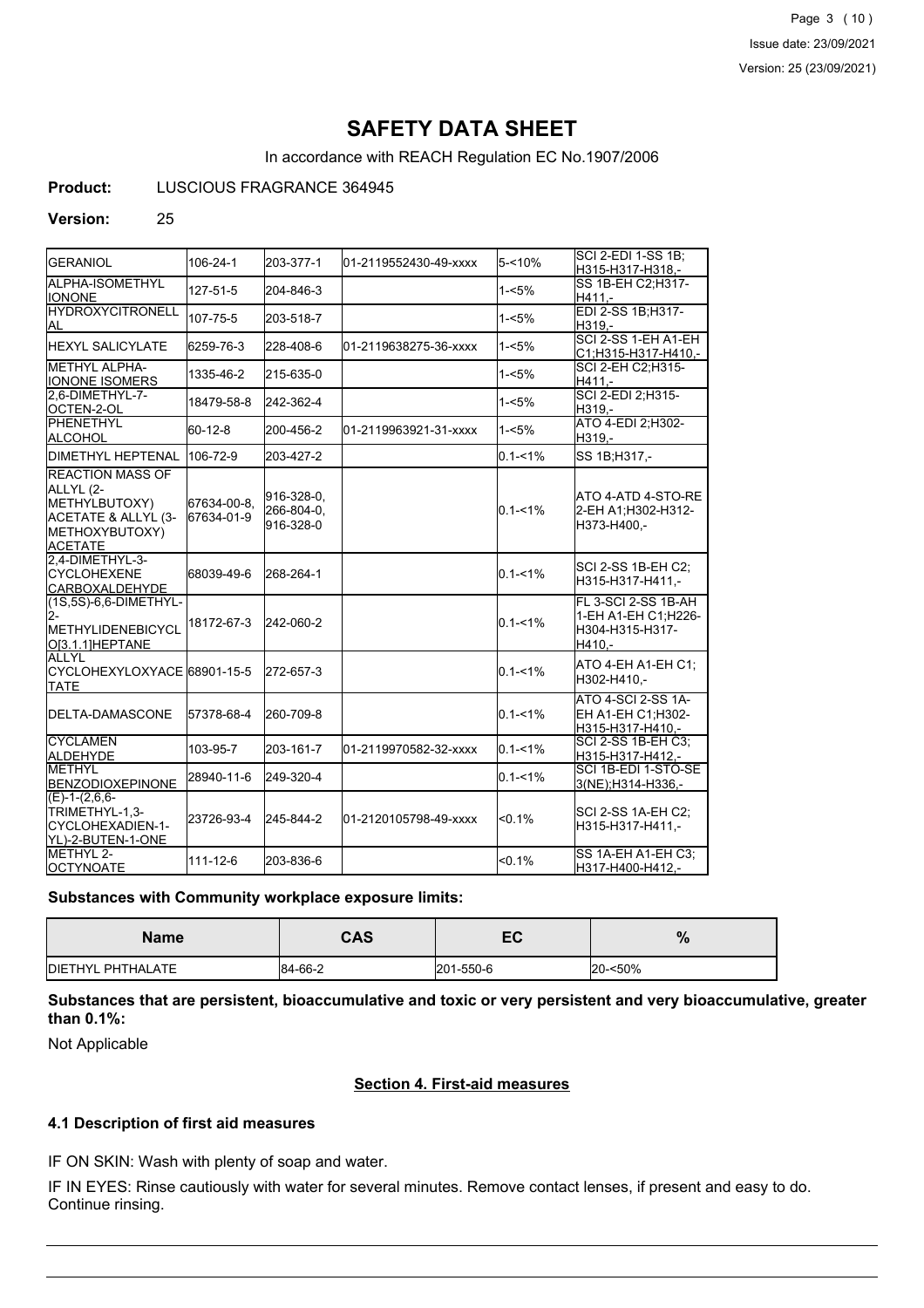Page 4 (10) Issue date: 23/09/2021 Version: 25 (23/09/2021)

# **SAFETY DATA SHEET**

In accordance with REACH Regulation EC No.1907/2006

**Product:** LUSCIOUS FRAGRANCE 364945

**Version:** 25

Immediately call a POISON CENTER or doctor/physician.

## **4.2 Most important symptoms and effects, both acute and delayed**

Causes skin irritation. May cause an allergic skin reaction. Causes serious eye damage.

### **4.3 Indication of any immediate medical attention and special treatment needed**

None expected, see Section 4.1 for further information.

### **SECTION 5: Firefighting measures**

#### **5.1 Extinguishing media**

Suitable media: Carbon dioxide, Dry chemical, Foam.

#### **5.2 Special hazards arising from the substance or mixture**

In case of fire, may be liberated: Carbon monoxide, Unidentified organic compounds.

#### **5.3 Advice for fire fighters:**

In case of insufficient ventilation, wear suitable respiratory equipment.

### **Section 6. Accidental release measures**

### **6.1 Personal precautions, protective equipment and emergency procedures:**

Avoid inhalation. Avoid contact with skin and eyes. See protective measures under Section 7 and 8.

#### **6.2 Environmental precautions:**

Keep away from drains, surface and ground water, and soil.

### **6.3 Methods and material for containment and cleaning up:**

Remove ignition sources. Provide adequate ventilation. Avoid excessive inhalation of vapours. Contain spillage immediately by use of sand or inert powder. Dispose of according to local regulations.

#### **6.4 Reference to other sections:**

Also refer to sections 8 and 13.

### **Section 7. Handling and storage**

### **7.1 Precautions for safe handling:**

Keep away from heat, sparks, open flames and hot surfaces. - No smoking. Use personal protective equipment as required. Use in accordance with good manufacturing and industrial hygiene practices. Use in areas with adequate ventilation Do not eat, drink or smoke when using this product.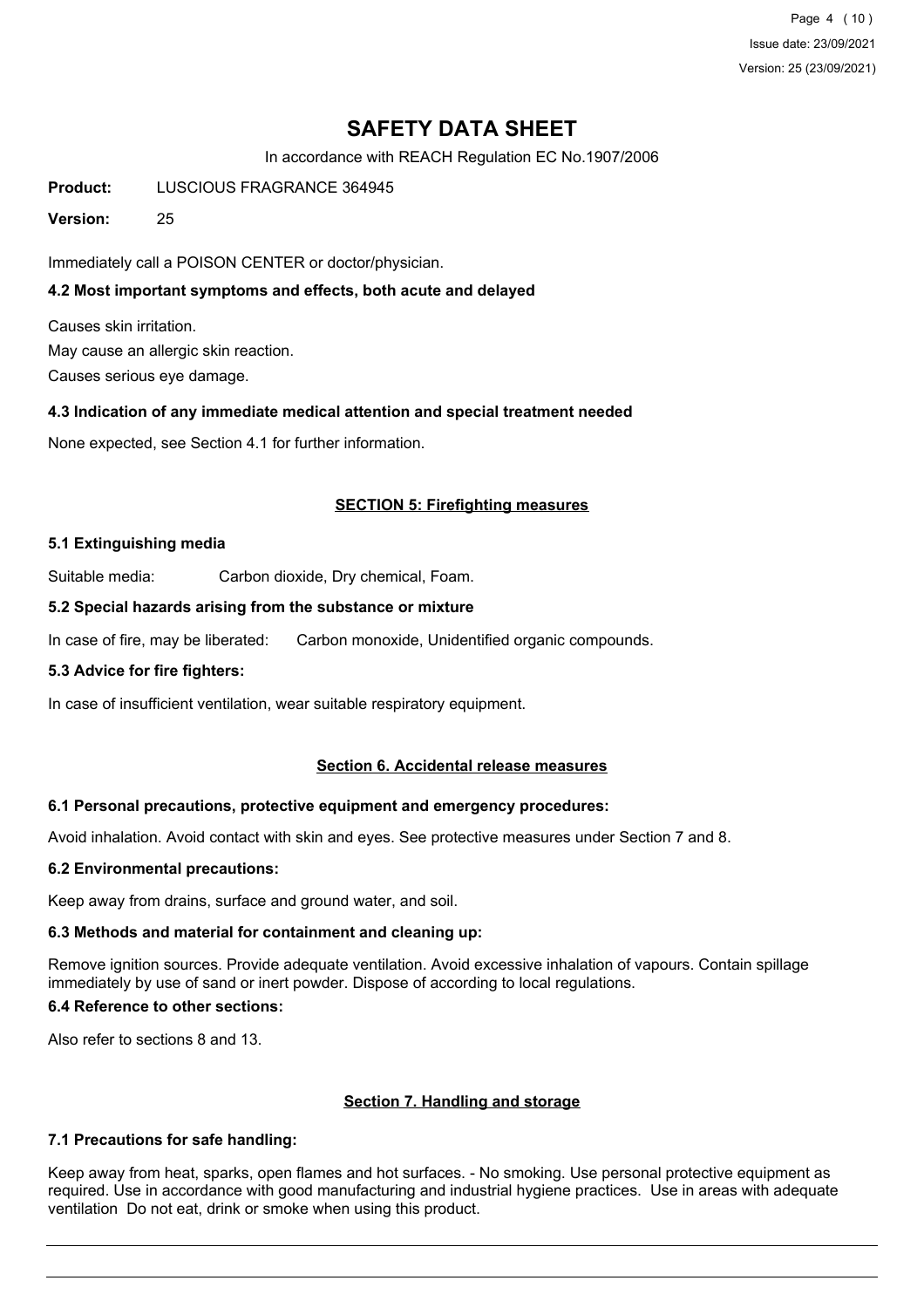# **SAFETY DATA SHEET**

In accordance with REACH Regulation EC No.1907/2006

**Product:** LUSCIOUS FRAGRANCE 364945

**Version:** 25

## **7.2 Conditions for safe storage, including any incompatibilities:**

Store in a well-ventilated place. Keep container tightly closed. Keep cool. Ground/bond container and receiving equipment. Use explosion-proof electrical, ventilating and lighting equipment. Use only non-sparking tools. Take precautionary measures against static discharge.

## **7.3 Specific end use(s):**

Fragrances: Use in accordance with good manufacturing and industrial hygiene practices.

### **Section 8. Exposure controls/personal protection**

### **8.1 Control parameters**

Workplace exposure limits:

| Ingredient               | <b>CAS</b>  | EC.               | <b>Description</b>                                       | Value |
|--------------------------|-------------|-------------------|----------------------------------------------------------|-------|
| <b>DIETHYL PHTHALATE</b> | $ 84-66-2 $ |                   | Long-term exposure limit (8-hour<br>TWA) (mg/m3)         | 15    |
|                          |             | $ 201 - 550 - 6 $ | Short-term exposure limit (15-<br>$ $ minute $ $ (mg/m3) | 10    |

### **8.2 Exposure Controls**

### **Eye / Skin Protection**

Wear protective gloves/eye protection/face protection

### **Respiratory Protection**

Ensure adequate and ongoing ventilation is maintained in order to prevent build up of excessive vapour and to ensure occupational exposure limits are adhered to. If appropriate, and depending on your patterns and volumes of use, the following engineering controls may be required as additional protective measures: a) Isolate mixing rooms and other areas where this material is used or openly handled. Maintain these areas under negative air pressure relative to the rest of the plant. b) Employ the use of Personal protective equipment - an approved, properly fitted respirator with organic vapour cartridges or canisters and particulate filters. c) Use local exhaust ventilation around open tanks and other open sources of potential exposures in order to avoid excessive inhalation, including places where this material is openly weighed or measured. In addition, use general dilution ventilation of the work area to eliminate or reduce possible worker exposures. d) Use closed systems for transferring and processing this material.

Also refer to Sections 2 and 7.

### **Section 9. Physical and chemical properties**

### **9.1 Information on basic physical and chemical properties**

| Appearance:                     | Clear colourless to pale yellow liquid |
|---------------------------------|----------------------------------------|
| Odour:                          | Not determined                         |
| <b>Odour threshold:</b>         | Not determined                         |
| pH:                             | Not determined                         |
| Melting point / freezing point: | Not determined                         |
| Initial boiling point / range:  | Not determined                         |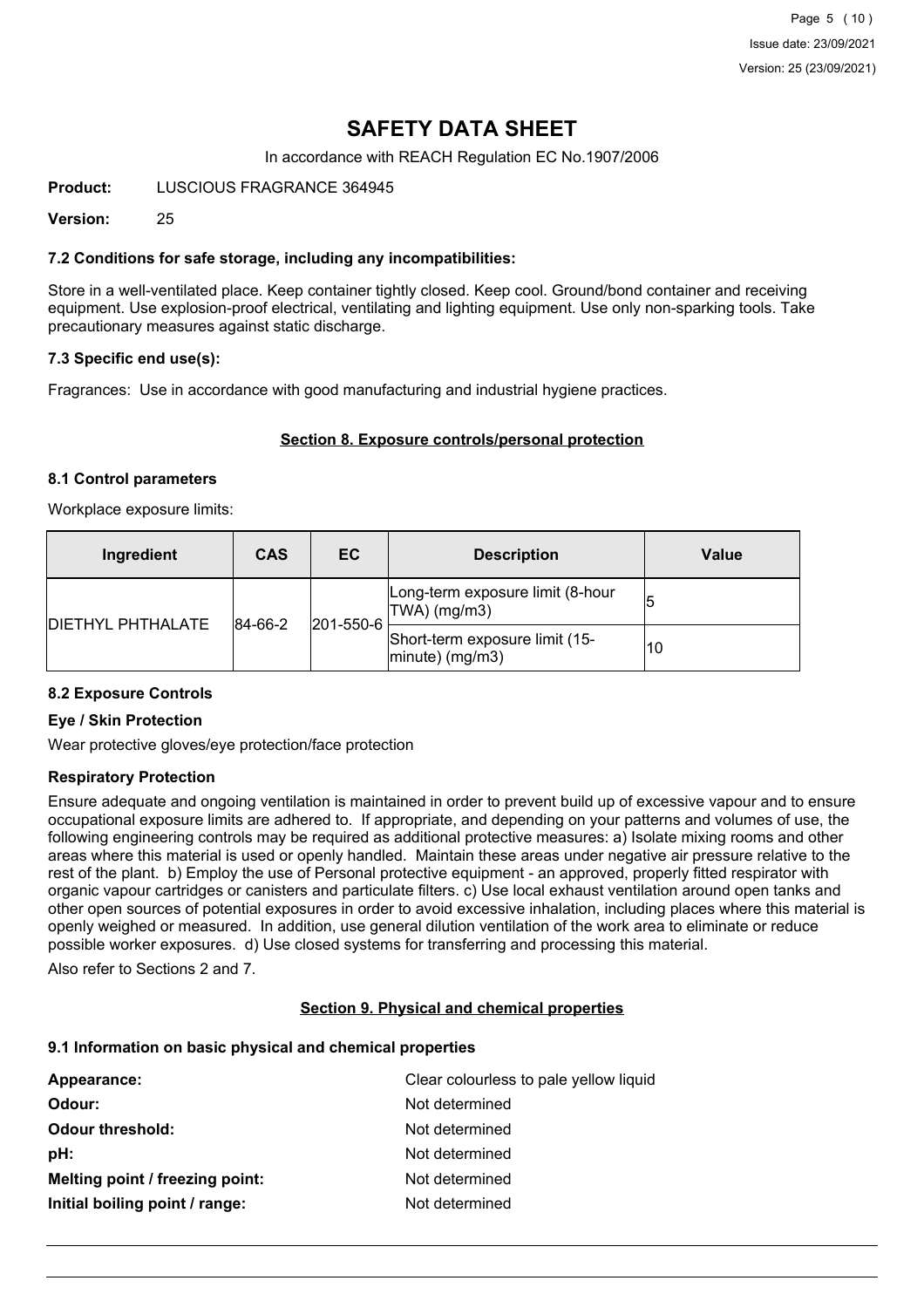Page 6 (10) Issue date: 23/09/2021 Version: 25 (23/09/2021)

# **SAFETY DATA SHEET**

In accordance with REACH Regulation EC No.1907/2006

**Product:** LUSCIOUS FRAGRANCE 364945

**Version:** 25

| Flash point:                                  | 98 °C                                        |
|-----------------------------------------------|----------------------------------------------|
| <b>Evaporation rate:</b>                      | Not determined                               |
| Flammability (solid, gas):                    | Not determined                               |
| Upper/lower flammability or explosive limits: | Product does not present an explosion hazard |
| Vapour pressure:                              | 0.05972931 mmHg                              |
| Vapour density:                               | Not determined                               |
| <b>Relative density:</b>                      | 1.0030 - 1.0070                              |
| Solubility(ies):                              | Not determined                               |
| Partition coefficient: n-octanol/water:       | Not determined                               |
| <b>Auto-ignition temperature:</b>             | Not determined                               |
| <b>Decomposition temperature:</b>             | Not determined                               |
| Viscosity:                                    | Not determined                               |
| <b>Explosive properties:</b>                  | Not expected                                 |
| <b>Oxidising properties:</b>                  | Not expected                                 |
|                                               |                                              |

**9.2 Other information:** None available

### **Section 10. Stability and reactivity**

### **10.1 Reactivity:**

Presents no significant reactivity hazard, by itself or in contact with water.

## **10.2 Chemical stability:**

Good stability under normal storage conditions.

### **10.3 Possibility of hazardous reactions:**

Not expected under normal conditions of use.

### **10.4 Conditions to avoid:**

Avoid extreme heat.

### **10.5 Incompatible materials:**

Avoid contact with strong acids, alkalis or oxidising agents.

### **10.6 Hazardous decomposition products:**

Not expected.

## **Section 11. Toxicological information**

## **11.1 Information on toxicological effects**

This mixture has not been tested as a whole for health effects. The health effects have been calculated using the methods outlined in Regulation (EC) No 1272/2008 (CLP).

| <b>Acute Toxicity:</b>     | Based on available data the classification criteria are not met. |
|----------------------------|------------------------------------------------------------------|
| <b>Acute Toxicity Oral</b> | >5000                                                            |
| Acute Toxicity Dermal      | >5000                                                            |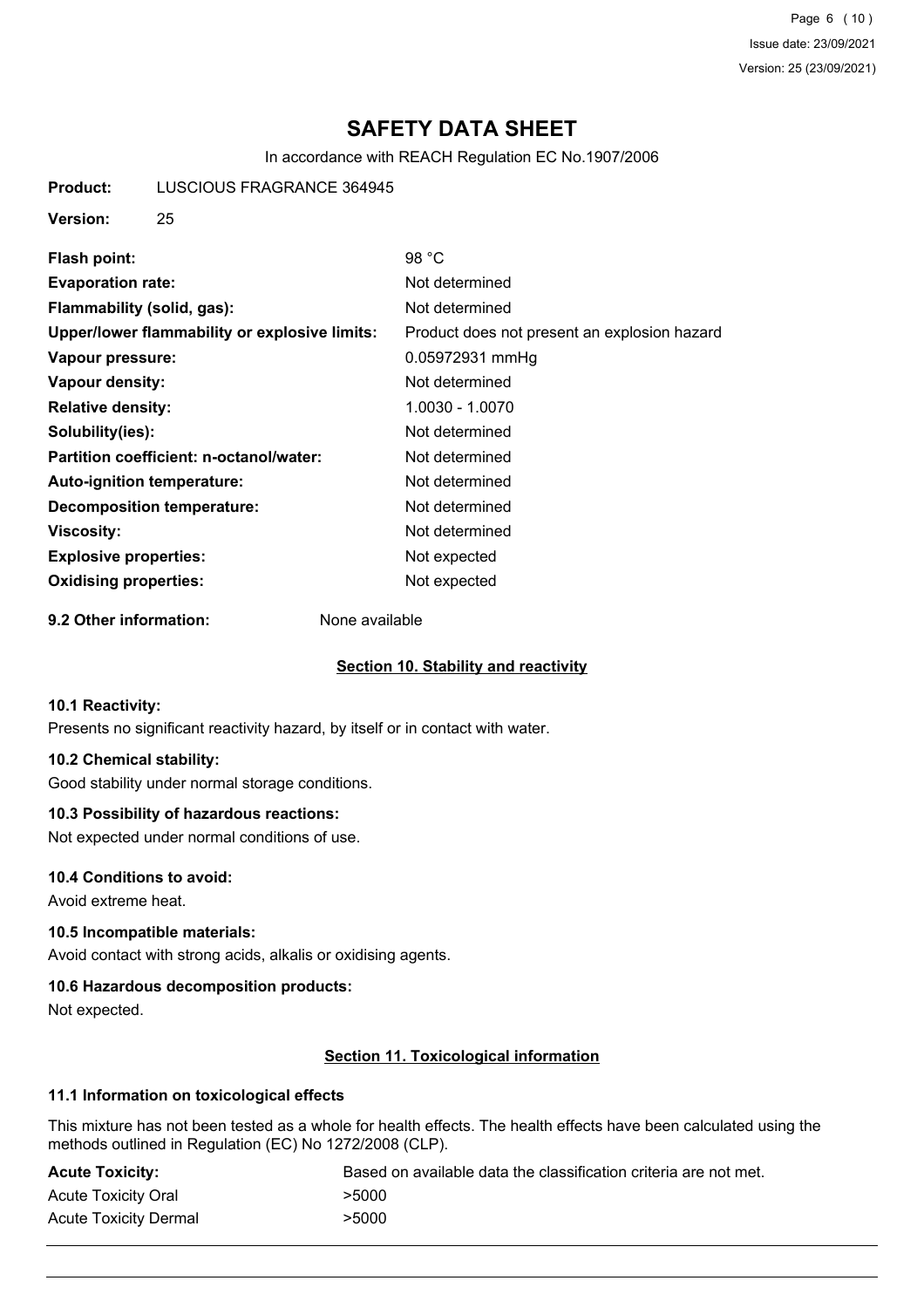# **SAFETY DATA SHEET**

In accordance with REACH Regulation EC No.1907/2006

**Product:** LUSCIOUS FRAGRANCE 364945

**Version:** 25

| <b>Acute Toxicity Inhalation</b>          | Not Available                                                    |
|-------------------------------------------|------------------------------------------------------------------|
| <b>Skin corrosion/irritation:</b>         | Skin Corrosion / Irritation Category 2                           |
| Serious eye damage/irritation:            | Eye Damage / Irritation Category 1                               |
| <b>Respiratory or skin sensitisation:</b> | Sensitization - Skin Category 1                                  |
| Germ cell mutagenicity:                   | Based on available data the classification criteria are not met. |
| <b>Carcinogenicity:</b>                   | Based on available data the classification criteria are not met. |
| <b>Reproductive toxicity:</b>             | Based on available data the classification criteria are not met. |
| <b>STOT-single exposure:</b>              | Based on available data the classification criteria are not met. |
| <b>STOT-repeated exposure:</b>            | Based on available data the classification criteria are not met. |
| <b>Aspiration hazard:</b>                 | Based on available data the classification criteria are not met. |

### **Information about hazardous ingredients in the mixture**

| Ingredient                          | CAS         | EC                | <b>LD50/ATE Oral</b> | LD50/ATE<br>Dermal | LC50/ATE<br><b>Inhalation</b> | <b>LC50</b><br>Route      |
|-------------------------------------|-------------|-------------------|----------------------|--------------------|-------------------------------|---------------------------|
| <b>IPHENETHYL</b><br><b>ALCOHOL</b> | $ 60-12-8 $ | $ 200 - 456 - 2 $ | 1610                 | 2500               | Not available                 | <b>INot</b><br>lavailable |

Refer to Sections 2 and 3 for additional information.

### **Section 12. Ecological information**

#### **12.1 Toxicity:**

Toxic to aquatic life with long lasting effects.

| 12.2 Persistence and degradability:      | Not available |  |  |  |
|------------------------------------------|---------------|--|--|--|
| 12.3 Bioaccumulative potential:          | Not available |  |  |  |
| 12.4 Mobility in soil:                   | Not available |  |  |  |
| 12.5 Results of PBT and vPvB assessment: |               |  |  |  |

This substance does not meet the PBT/vPvB criteria of REACH, annex XIII.

**12.6 Other adverse effects:** Not available

### **Section 13. Disposal considerations**

### **13.1 Waste treatment methods:**

Dispose of in accordance with local regulations. Avoid disposing into drainage systems and into the environment. Empty containers should be taken to an approved waste handling site for recycling or disposal.

## **Section 14. Transport information**

| 14.1 UN number:                  | UN3082                                                                                           |
|----------------------------------|--------------------------------------------------------------------------------------------------|
| 14.2 UN Proper Shipping Name:    | ENVIRONMENTALLY HAZARDOUS SUBSTANCE, LIQUID, N.O.S.<br>(HEXYL SALICYLATE, 4-METHYL-3-DECEN-5-OL) |
| 14.3 Transport hazard class(es): | 9                                                                                                |
| <b>Sub Risk:</b>                 | ۰                                                                                                |
| 14.4. Packing Group:             | Ш                                                                                                |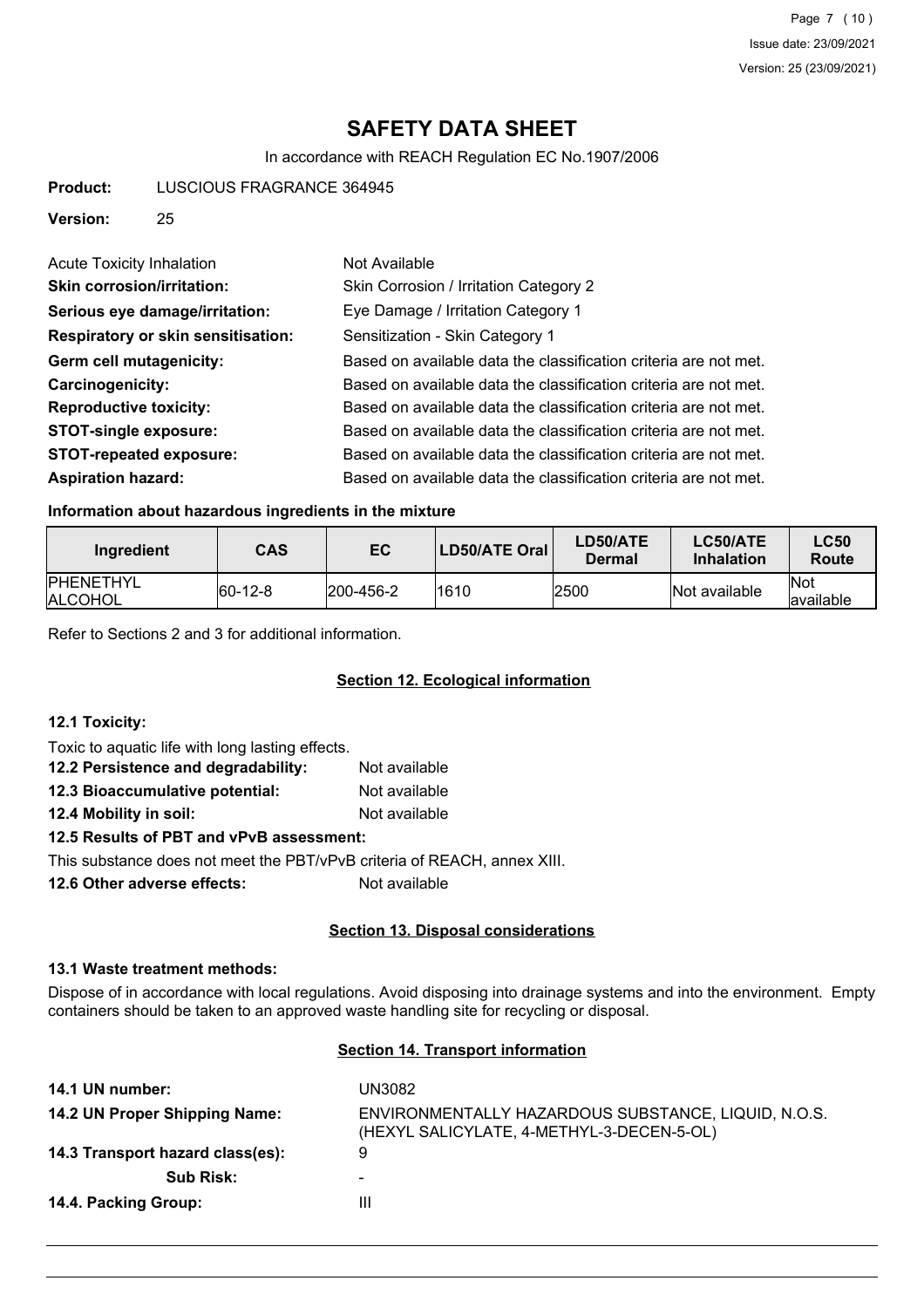Page 8 (10) Issue date: 23/09/2021 Version: 25 (23/09/2021)

# **SAFETY DATA SHEET**

In accordance with REACH Regulation EC No.1907/2006

**Product:** LUSCIOUS FRAGRANCE 364945

**Version:** 25

**14.5 Environmental hazards:** This is an environmentally hazardous substance.

**14.6 Special precautions for user:** None additional

**14.7 Transport in bulk according to Annex II of MARPOL73/78 and the IBC Code:**

Not applicable

## **Section 15. Regulatory information**

**15.1 Safety, health and environmental regulations/legislation specific for the substance or mixture** None additional

### **15.2 Chemical Safety Assessment**

A Chemical Safety Assessment has not been carried out for this product.

### **Section 16. Other information**

**Concentration % Limits:** EH C2=64.21% EH C3=6.42% SCI 2=60.76% EDI 1=60.00% EDI 2=14. 49% EDI 2A=14.17% SS 1=17.55% Total Fractional Values: EH C2=1.56 EH C3=15.57 SCI 2=1.65 EDI 1=1.67 EDI 2=6.90 EDI 2A=7. 06 SS 1=5.70

**Key to revisions:**

Classification under Regulation (EC) No 1272/2008 Classification under Regulation (EC) No 1272/2008 Concentration % Limits Product identifier SECTION 3: Composition/information on ingredients Total Fractional Values

### **Key to abbreviations:**

| <b>Abbreviation</b> | <b>Meaning</b>                                                     |
|---------------------|--------------------------------------------------------------------|
| IAH 1               | Aspiration Hazard Category 1                                       |
| <b>ATD4</b>         | Acute Toxicity - Dermal Category 4                                 |
| ATO 4               | Acute Toxicity - Oral Category 4                                   |
| EDI <sub>1</sub>    | Eye Damage / Irritation Category 1                                 |
| EDI <sub>2</sub>    | Eye Damage / Irritation Category 2                                 |
| EH A1               | Hazardous to the Aquatic Environment - Acute Hazard Category 1     |
| IEH C1              | Hazardous to the Aquatic Environment - Long-term Hazard Category 1 |
| EH C <sub>2</sub>   | Hazardous to the Aquatic Environment - Long-term Hazard Category 2 |
| IEH C3              | Hazardous to the Aquatic Environment - Long-term Hazard Category 3 |
| FL3                 | Flammable Liquid, Hazard Category 3                                |
| H226                | Flammable liquid and vapour.                                       |
| H302                | Harmful if swallowed.                                              |
| H304                | May be fatal if swallowed and enters airways.                      |
| H312                | Harmful in contact with skin.                                      |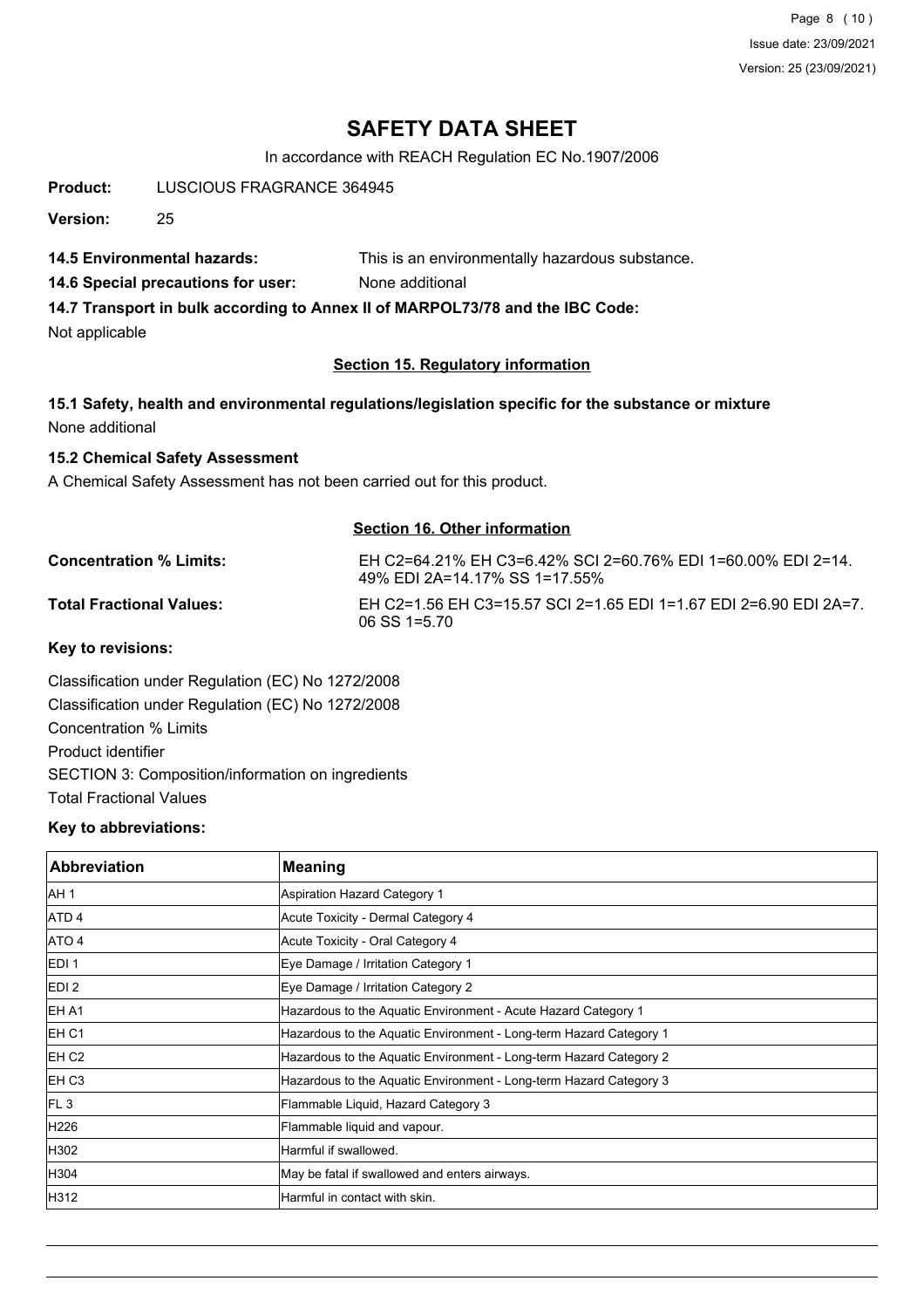Page 9 (10) Issue date: 23/09/2021 Version: 25 (23/09/2021)

# **SAFETY DATA SHEET**

In accordance with REACH Regulation EC No.1907/2006

## **Product:** LUSCIOUS FRAGRANCE 364945

#### **Version:** 25

| H314             | Causes severe skin burns and eye damage.                                                                                           |
|------------------|------------------------------------------------------------------------------------------------------------------------------------|
| H315             | Causes skin irritation.                                                                                                            |
| H317             | May cause an allergic skin reaction.                                                                                               |
| H318             | Causes serious eye damage.                                                                                                         |
| H319             | Causes serious eye irritation.                                                                                                     |
| H336             | May cause drowsiness or dizziness.                                                                                                 |
| H373             | May cause damage to organs (organs) through prolonged or repeated exposure (exposure route).                                       |
| H400             | Very toxic to aquatic life.                                                                                                        |
| H410             | Very toxic to aquatic life with long lasting effects.                                                                              |
| H411             | Toxic to aquatic life with long lasting effects.                                                                                   |
| H412             | Harmful to aquatic life with long lasting effects.                                                                                 |
| P210             | Keep away from heat, sparks, open flames and hot surfaces. - No smoking.                                                           |
| P233             | Keep container tightly closed.                                                                                                     |
| P240             | Ground/bond container and receiving equipment.                                                                                     |
| P241             | Use explosion-proof electrical, ventilating and lighting equipment.                                                                |
| P242             | Use only non-sparking tools.                                                                                                       |
| P243             | Take precautionary measures against static discharge.                                                                              |
| P <sub>260</sub> | Do not breathe vapour or dust.                                                                                                     |
| P261             | Avoid breathing vapour or dust.                                                                                                    |
| P <sub>264</sub> | Wash hands and other contacted skin thoroughly after handling.                                                                     |
| P270             | Do not eat, drink or smoke when using this product.                                                                                |
| P271             | Use only outdoors or in a well-ventilated area.                                                                                    |
| P272             | Contaminated work clothing should not be allowed out of the workplace.                                                             |
| P273             | Avoid release to the environment.                                                                                                  |
| P280             | Wear protective gloves/eye protection/face protection.                                                                             |
| P301/310         | IF SWALLOWED: Immediately call a POISON CENTER or doctor/physician.                                                                |
| P301/312         | IF SWALLOWED: call a POISON CENTER or doctor/physician if you feel unwell.                                                         |
| P301/330/331     | If swallowed: Rinse mouth. Do not induce vomiting.                                                                                 |
| P302/352         | IF ON SKIN: Wash with plenty of soap and water.                                                                                    |
| P303/361/353     | IF ON SKIN (or hair): Remove/take off immediately all contaminated clothing. Rinse skin with water/shower.                         |
| P304/340         | IF INHALED: Remove victim to fresh air and keep at rest in a position comfortable for breathing.                                   |
| P305/351/338     | IF IN EYES: Rinse cautiously with water for several minutes. Remove contact lenses, if present and easy to<br>do. Continue rinsing |
| P310             | Immediately call a POISON CENTER or doctor/physician.                                                                              |
| P312             | Call a POISON CENTRE or doctor/physician if you feel unwell.                                                                       |
| P330             | Rinse mouth.                                                                                                                       |
| P331             | Do not induce vomiting.                                                                                                            |
| P332/313         | If skin irritation occurs: Get medical advice/attention.                                                                           |
| P333/313         | If skin irritation or rash occurs: Get medical advice/attention.                                                                   |
| P337/313         | If eye irritation persists: Get medical advice/attention.                                                                          |
| P362             | Take off contaminated clothing and wash before reuse.                                                                              |
| P363             | Wash contaminated clothing before reuse.                                                                                           |
|                  |                                                                                                                                    |